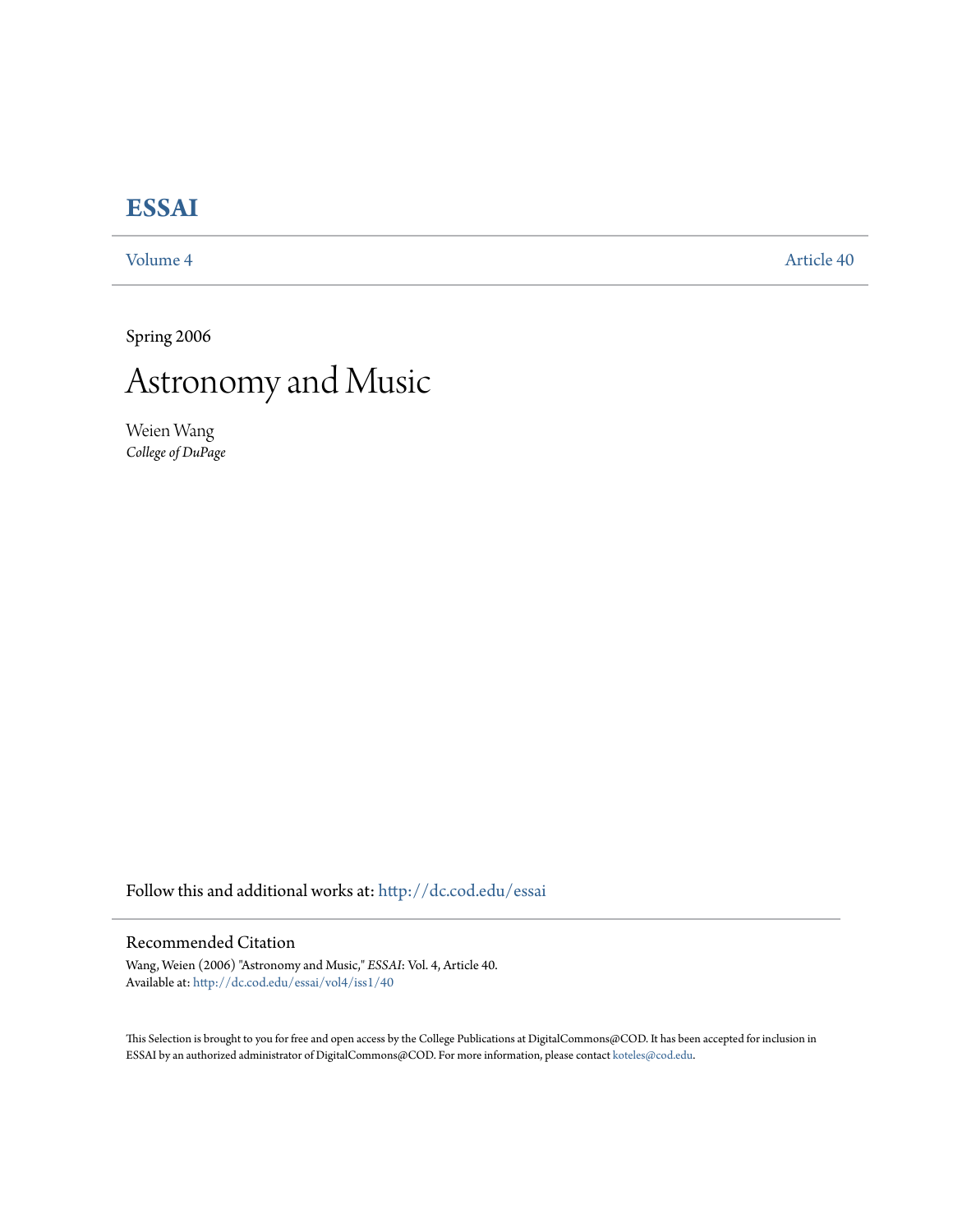Astronomy and Music

by Weien Wang

(Honors Earth Science 1124)

The Assignment: Listen to music which references astronomical imagery. Did the musician use the science correctly? Can you draw any astronomical conclusions from it? What image were they trying to convey? Did it work for you?

> *"…the morning stars sang together and all the angels shouted for joy…"* (Job 38:7)

omposer and master of the tone poem musical form Richard Strauss claimed that he could specifically describe a knife and a fork using music (with some even quoting him as saying that he could musically depict the journey of a fork from one side of a plate to the other) (Wu, **Composer and master of the tone poem musical form Richard Strauss claimed that he could specifically describe a knife and a fork using music (with some even quoting him as saying that he could musically depict the journey** partners of Don Juan in Strauss' symphonic poem of the same name, simply by the sound of the music alone. While this seems absurd or at least, an exaggeration of his composing skills, there is certainly no limit of composers and performers who have found that music can, even without words, express everything from emotion to seasons to magic to America to fossils. And countless composers and performers have found the bright, faraway celestial objects of the night (or day) sky highly "musigenic," whether or not they have chosen to use words to create such music.

On one hand of the variety of music referencing astronomical objects, we have the narrative "program music" of classical music tradition (but not necessarily the Classical music era), while on the other hand we have the similarly broad category of what might be called "popular music," which dates anywhere from the mid-19th century to the present. To use an abstract system of categorization, these two groupings can also be separated into pieces that have or do not have lyrics, and to further divide these sets, a piece of music can finally be judged as to how related to astronomy it actually is. The basis for creating such a complicated tree of categorization lies in the extremely substantial variety of music and, consequently, of "astronomical music" that has been written.

To begin with, we have the selection of music from the classical tradition. In overview, most works dealing with or alluding to subjects from astronomy from this time period did so very specifically and most often without words (works using words would be limited to songs from operas or other vocal works). Most famous of the astronomical pieces is Gustave Holst's orchestral suite *The Planets* (Holst). Meant to be a series of "mood pictures" as opposed to referencing astrology or astronomy specifically (though admittedly, Holst is known to have used Alan Leo's book, *What Is A Horoscope* as a guide), it is difficult to settle on the work's portrayal as particularly "correct" or not, either to astronomy or astrology. However, we can examine the movements of *The Planets* and see how exactly Holst attempted to capture, regardless of how vaguely, the mood of each planet; possibly, the composer might have been able to depict the planets with greater scientific accuracy than could the astrological authorities of the time, whether by chance or intuition. To test this speculation, we can scrutinize one of the movements as an example.

Holst's "Mars" is ferocious, march-like, and at times, blaring. Characterized by its unsettling 5/4 meter, it wields blatant dissonance and a somewhat inhuman, vertiginous fast march. Exhibiting some interesting features like sudden swells in volume and the rare col legno technique (in which the bowed strings strike the strings of the instrument with the wood of the bow rather than the hair), there is little question as to why this piece is the most famous of the seven Planets (and, consequently, the

1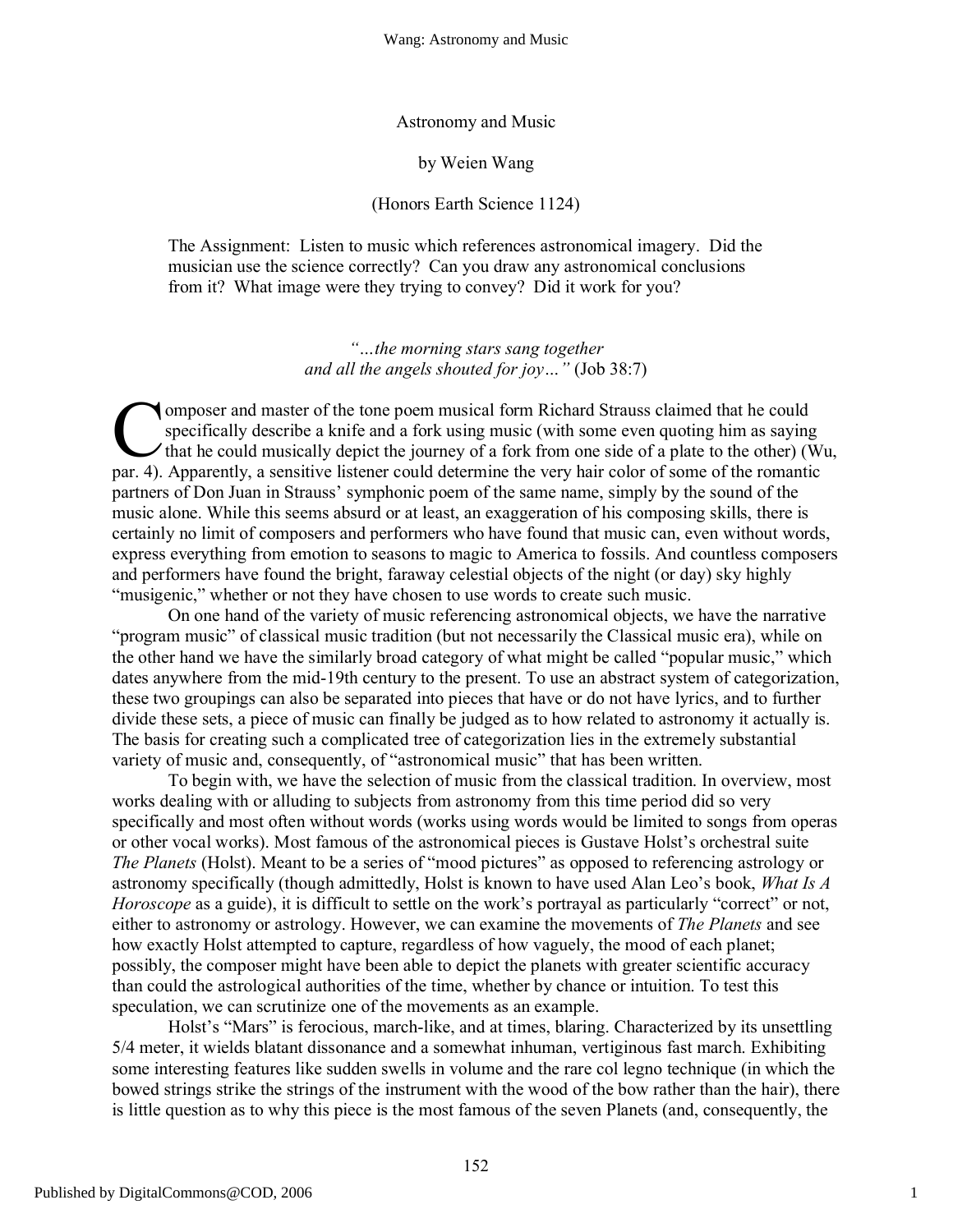most famous of all of Holst's works). But how does this musical picture match up with science and mythology? The full name of this first movement of *The Planets* is actually "Mars, the Bringer of War," which refers to the Roman god of war, who, as he became identified with the Greek god of battle Ares, also became associated with battle and war. In astronomy, the planet Mars is distinguished by its reddish appearance (earning it the title, "The Red Planet" and "Fire Star" in some cultures), two oddly-shaped moons, and its proximity to the earth (coupled with a maximum brightness bested only by Venus). But even with the astronomical, mythological, and musical aspects of this entity in mind, it is difficult to compare the traits with much confidence; the col legno and timpani drumbeat do clearly designate warlike themes, though the beat seems to be faster than a regular march. This feeling is bolstered by the many fanfares and rises in musical "heat" mixed into the composition, along with some very satisfyingly heroic moments which, unfortunately, tend to be subsequently doused down by equally disconcerting drops of spirits. From a purely astrological viewpoint, however, one could hypothesize that much of the "mood painting" done here actually draws more from the unique and prevailing redness of Mars: the color red itself is used culturally to indicate things like danger, emergency, evil, blood, and even martial law, and thus it could be argued that the iron (III) oxide on the surface of Mars could have been the main inspiration for Holst's motifs in the movement. This would be a bold argument, though.

Moving onto other works from the same period, there is one other well-known work about a planet. This work is Mozart's *Symphony* No. 41 in C-major, which is also known as (the) Jupiter (Mozart). Unfortunately, the title "Jupiter" was not given by Mozart, but was rather a nickname possibly given by a Johann Peter Salomon, who made an arrangement of the work for piano. On the bright side, the *Symphony* indeed carries a majestic, Olympian flair, with bold themes and remarkable subject treatment. Noted as Mozart's last symphony, this impressive subject treatment culminates in the fourth and final movement with a concluding five-theme fugue. With these things in mind, the 40th symphony fits considerably well under the name of the bright, gigantic, and Great Red Spotsporting planet Jupiter.

A number of classical works also exist in reference to the moon. Including some more wellknown pieces like Beethoven's "Moonlight Sonata" and Debussy's "Au Clair de Lune" (Beethoven; Debussy), they cannot be generalized into just one group due to their subject matter, though the two examples mentioned here are both works for the piano. Another famous work regarding the moon, this time with "lyrics" of sorts (and one of the few of this kind) is Antonin Dvorak's "Song to the Moon" (or, "O Silver Moon"), an aria from his opera, *Rusalka* (Dvorak). In this work, water-princess Rusalka asks the moon to be her messenger and tell the human Prince of her love. She sings:

> *O, moon high up in the deep, deep sky, Your light sees far away regions, You travel round the wide, wide world Peering into human dwellings…*

Here, the moon is personalized as a being who sees and is seen by all, and who might speak on her behalf to this prince. While not a wholly scientific request (one Joshua-reminiscent line reads, "O, moon stand still for a while"), it is still a romantic and deeply poetic one. Which brings us to our next question: how well can or does popular music capture the scientific essence of astronomical objects, whether or not the pieces have lyrics?

To consider this uncertainty fully, the motives of "astronomical songwriting" beg to be studied. It seems that some pieces may come to exist as homage to the particular entity chosen, portraying the object through an artful marriage of music and lyrics. However, more often the celestial object appears to be more of an inspirational tool, which can release the songwriter's emotions (and likely affecting the recipients' as well) through a muse about which comparatively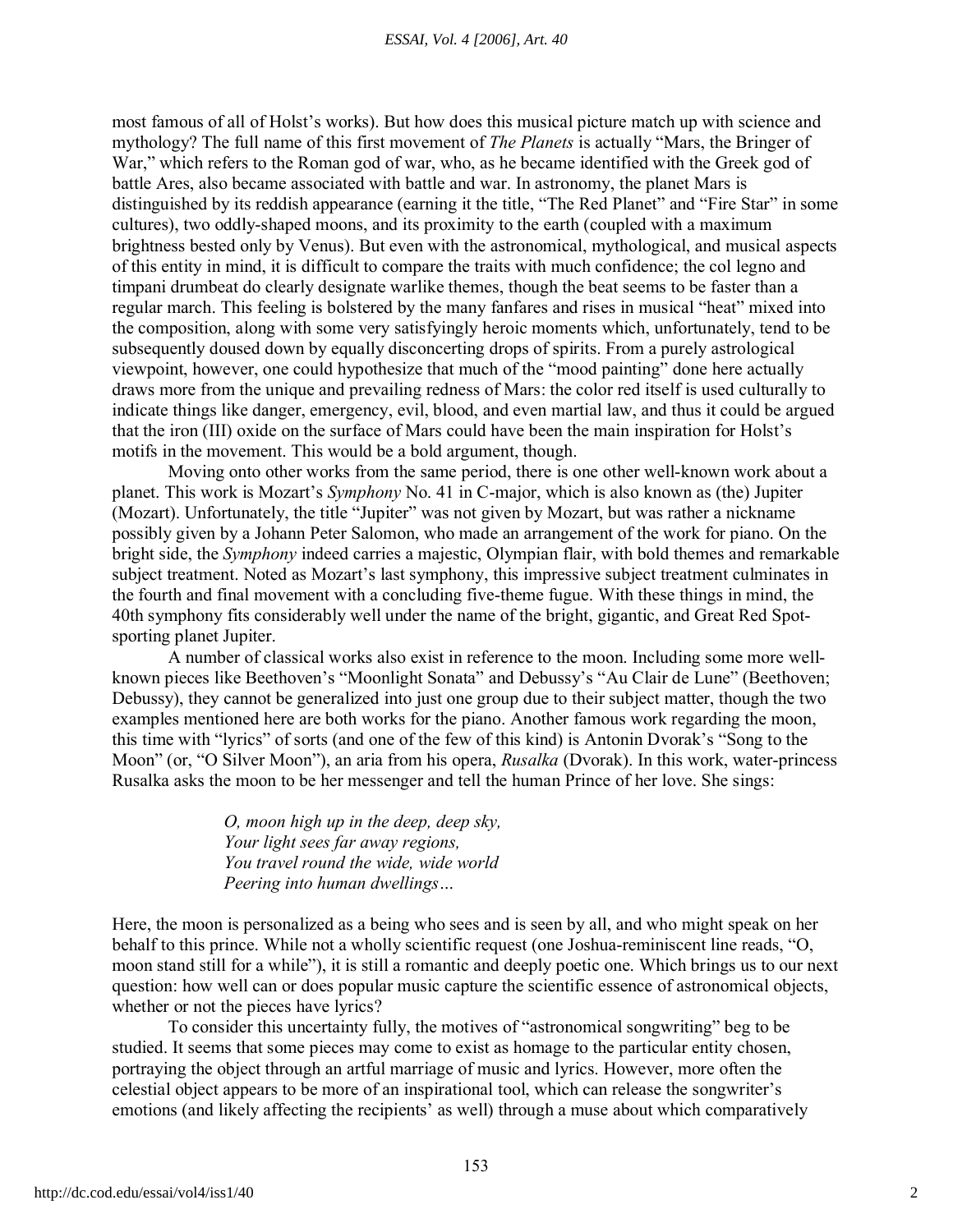little is known—which is why someone might be more likely to write about a mysterious spider web, apple seed, or cloud, rather than, say, a relatively less enigmatic scrap of beef jerky (though it is not at all the writer's intention to demean the charisma of a bite of good jerky). Assuming that this theory is correct, the beings of outer space—particularly the somewhat familiar but still faraway sun and the moon—serve perfectly as hosts for vague, yet powerful musical works. And the sun and moon are certainly the namesakes of numerous pieces of popular music.

The variation that exists at this point revolves around the level of involvement and depth to which the astronomical reference is used. One might suppose that the properties of the "program" music" of classical music extend to modern popular music pieces, and in many ways this proves to be true. Wordless music still has to express its meaning using just musical notes and the method in which the notes are executed, and this is demonstrated in some dazzling works like "Death of Neptune," from television serial The Sailor Moon, which exhibits gaseous, cool tone qualities balanced with a rhythmic, almost circular pulsation played by a pad of strings. Danny Elfman's "Moon Dance" also lives up to its title simply by instrument choice, featuring quietly plucked strings, an "ooh-ing" female choir, and light bells (Elfman). These two pieces, however, are much less specific in how they reference Neptune or the moon, respectively; at least, when compared to Don M's "Cassini's Theme," which, as the composer notes, "celebrates the Cassini-Huygens space mission now currently studying Saturn and its moons" (Don M). The different parts of the musical piece are said to describe, in this order, the construction of the spacecraft, its use of nuclear fuel and the controversy surrounding that use, and finally, the launch of Cassini. Lyrics or not, Cassini's "Theme" is a rarity among its peers.

There is at least one last grouping of music which references astronomical imagery, and that is popular music that has lyrics. After browsing a sample of nearly two dozen of such musical pieces, it became quite clear that their handling of astronomical nuances varied widely, from songs which very intimately correlated strong emotions with repeated references to the celestial object(s) of choice, to songs that may have been titled something like "Intergalactic" (i.e. the piece by Beastie Boys) but treated the actual astronomical topic as just another word that rhymed with the rest of the rap. This latter sect of songs can generally be understood as ultimately having almost nothing to do with even the nuances of the astral subjects; pieces titled "Shadow On the Sun" (Audioslave), "Dead Stars Still Burn" (Covenant), and "Life On Mars" (David Bowie) each contained only one distinct line dealing with the title, that being the title itself repeated throughout the song.

On the bright side, many other songs with more or less astronomical titles indeed did reference the title object in a more or less significant way. On the less relevant end of the spectrum, the celestial object tended to carry little meaning and rarely had light shed on its purpose in the piece, as in "Black Hole Sun," where Soundgarden performs the following chorus accompanied by thick power chords (Soundgarden):

> *Black hole sun Won't you come And wash away the rain*

Some pieces show more scientific promise, like Mae's "The Sun and the Moon," but in these, the astronomical subject still feels too abstract to actually serve much of a purpose beyond "just sounding good," though perhaps some additional time spent in discussion regarding the lyric meanings could be useful (Mae):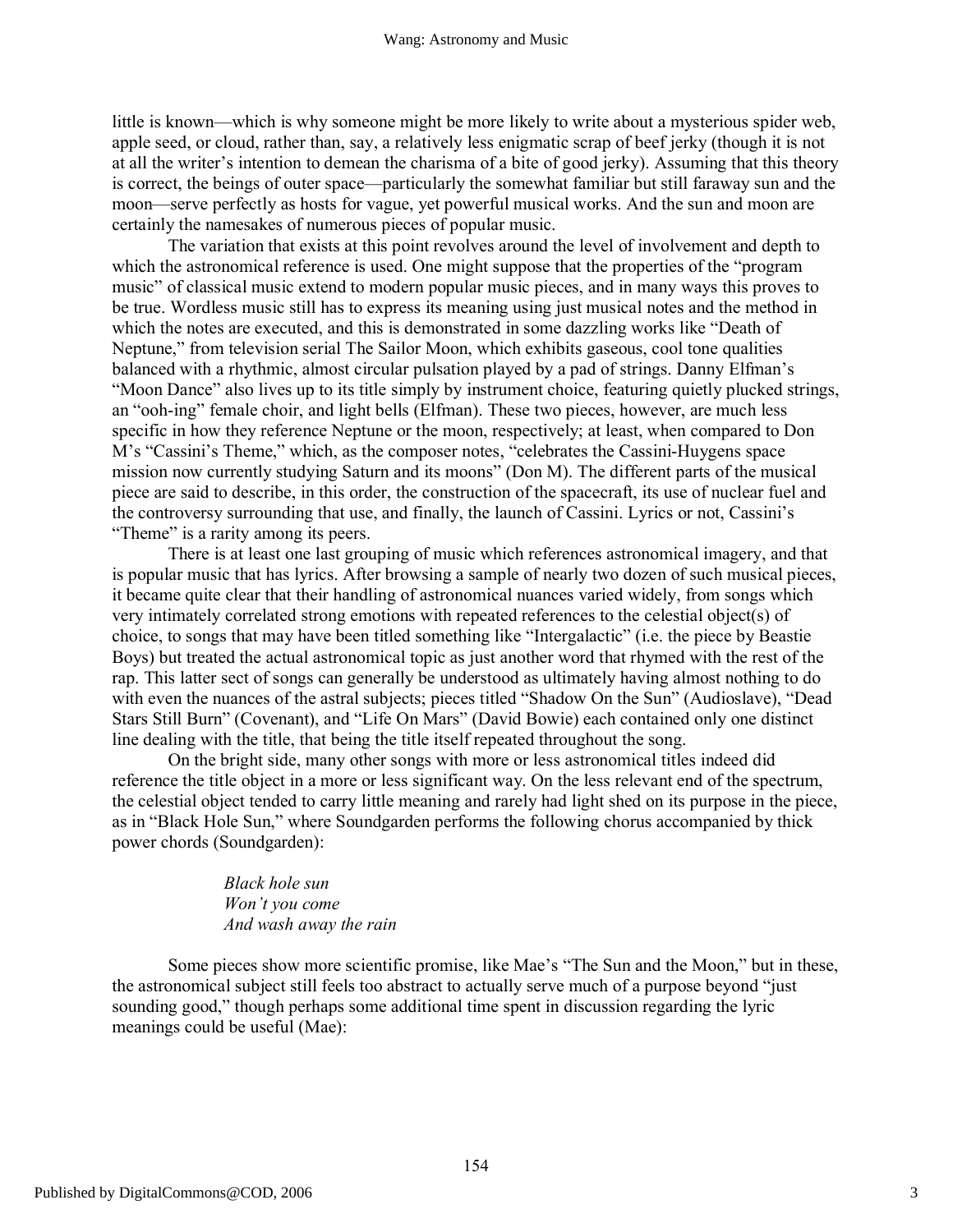*Painted skies. I've seen so many that cannot compare, To your ocean eyes. The pictures you took That cover your room, And it was just like the sun But more like the moon.*

Of course, some popular music pieces do successfully use astronomical metaphor or setting, though generally without digging too deep into the science. One of the less "scientifically correct" pieces, T.M.Revolution's "Meteor" manages to hold it's sad but energetic feel even when translated into English (T.M.Revolution). More of a complex study of hinted love and traded fire than one on the behavior of meteors as they enter the earth's atmosphere, he sings:

> *My flawed heart still embraces the night, even as it burns out That feeling that glittered off in the distance for a split-second – If it's love, I'll try for that vision The light is freed and falls through the sky, sacrificing its warmth only for hope The flame that's born of dying stars burns on in this, my final dream*

Other pieces of varying charm and scientific accuracy include "White Dwarf" by a-ha, where the singer mentions a "big black picture... and in the left hand corner, perhaps a small white dwarf..." which (taken out of context) almost sounds like a vague reference to an H-R diagram (a-ha); Sound Like Fall's "Moon to Midnight," where an observer notices "…satellites whizzin by… covered up by the stars up in the sky," noting the way satellites tend to be difficult to pick out of the night sky (Sound Like Fall); and "Drops of Jupiter," by Train, which avoids transparent scientific statements but rather mixes and matches the way we might sense and think about objects, and overall produces an air of bitter defiance against outer space for having taken away the singer's lover, in words that include the following (Train):

> *Now that she's back in the atmosphere With drops of jupiter in her hair… …Tell me, did you sail across the sun Did you make it to the milky way to see the lights all faded… …Tell me, did you fall for a shooting star… …And tell me, did venus blow your mind?*

In conclusion, what does this study of music and astronomy (but honestly, more music than astronomy) tell us? In a way, we're required first to determine the aim of the music, and what it seeks to accomplish: is the goal to add scientific truth to the realm of fine arts and literature, is it to make music that the listener enjoys, or is it simply a matter of letting out the music when, as Beethoven has been quoted saying, "the spirit moves [you]" (Blum 230)? Perhaps the wordless songs of the old classical ages may be the more potent and culturally effective viaducts to a musical-astronomical bond. But to satisfy both the objectives of musical excellence and scientific propagation, it may be that popular, emotional music, which grows with the zeitgeist, may have the advantage. Then again, for some truly astounding material loaded with both musical brilliance and fine-tuned astronomical accuracy, we have AstroCappella, "a marriage of astronomy and music, developed by astronomers and educators and professionally recorded by the 'rocking' a cappella group The Chromatics" (AstroCappella). Enjoy, if nothing else.